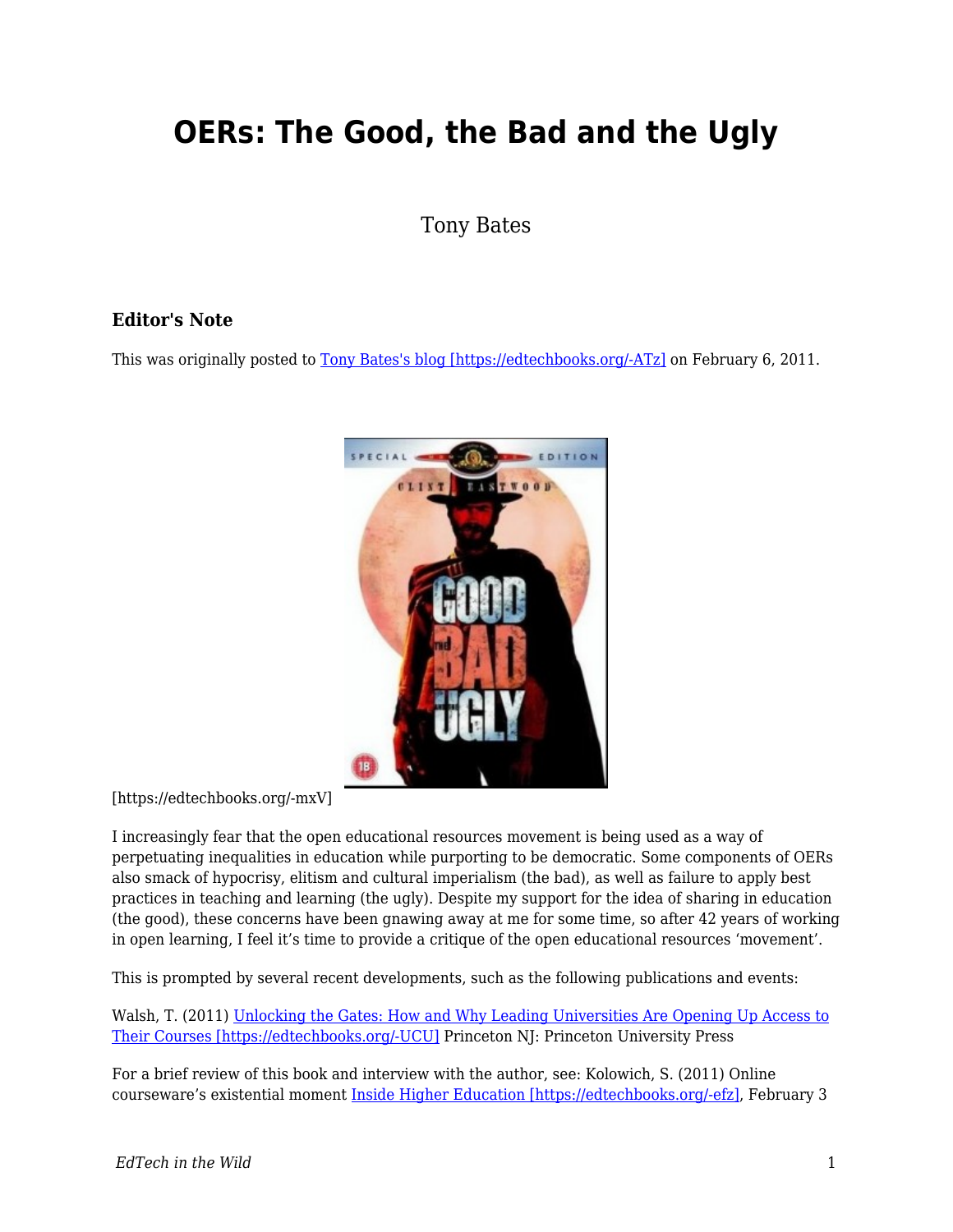(thanks to Clayton Wright for directing me to this).

For an interview with the author, see: [Unlocking the gates: interview with the author, Taylor Gates](http://highereducationmanagement.wordpress.com/2011/01/22/unlocking-the-gates-interview-with-author-taylor-walsh/) [\[https://edtechbooks.org/-oP\],](http://highereducationmanagement.wordpress.com/2011/01/22/unlocking-the-gates-interview-with-author-taylor-walsh/) in [Higher Education Management Group \[https://edtechbooks.org/-Pzd\]](http://highereducationmanagement.wordpress.com/) blog, and a follow-up from Keith Hampson on industrial vs cottage industry OERs: [OERs:](http://highereducationmanagement.wordpress.com/2011/01/23/oer-conversation-notes/) [Conversation Notes \[https://edtechbooks.org/-NJB\]](http://highereducationmanagement.wordpress.com/2011/01/23/oer-conversation-notes/)

EDUCAUSE (2010) Open [Educause Review \[https://edtechbooks.org/-zID\],](http://www.educause.edu/EDUCAUSE+Review/ERVolume442009/EDUCAUSEReviewMagazineVolume45/209245) Vol. 45, No. 4 (special edition of open educational resources).

#### **Openness as a value**

No, I'm not going to attack motherhood. I agree 100% with David Wiley when he says in his [editorial](http://www.educause.edu/EDUCAUSE+Review/EDUCAUSEReviewMagazineVolume45/OpennessasCatalystforanEducati/209246) [in Educause Review \[https://edtechbooks.org/-aAP\]:](http://www.educause.edu/EDUCAUSE+Review/EDUCAUSEReviewMagazineVolume45/OpennessasCatalystforanEducati/209246)

'those educators who share the most thoroughly of themselves with the greatest proportion of their students are the ones we deem successful…..Education is sharing. Education is about being open.'

However, this is a definition of 'open learning', and I will argue that 'open learning' is much broader and actually different from 'open content' or 'open resources.'

For me, in an ideal world, education would be open to all, and would be free for everyone. However, we don't expect teachers or university lecturers to work for nothing, so we immediately have a tension between the ideal and the reality of public education. There are costs in the system, and they have to paid for, one way or another.

Furthermore, even if we accept the somewhat questionable notion that content is or will be free in a digital world, I will argue that open content on its own will not do much for open learning, because education is more than about delivering content, and it is in the 'more' where the real costs lie.

Lastly, the word 'hypocrisy' keeps coming to mind when I hear wealthy institutions pounding their chests for 'giving away' content that either the public through taxes or students through fees have already paid for, while their fees are such that they exclude all but the rich from their own programs and the accreditation that open content does not provide.

If you want to hear the justification for these arguments, I'm afraid you are going to have to read a long blog post (but at least its open).

#### **What do we mean by 'content'?**

We need to be clear about what we mean by content.

Content has many meanings. In digital terms we often describe content by its format: text, audio, video, or blogs, podcasts and YouTube. However, in educational terms, content is about facts, principles, ideas, beliefs, arguments, and descriptions or manifestations of processes, feelings and emotions. Academic content is often considered to be of a second order, one or more levels above direct experience: generalization, abstractions, rules and principles.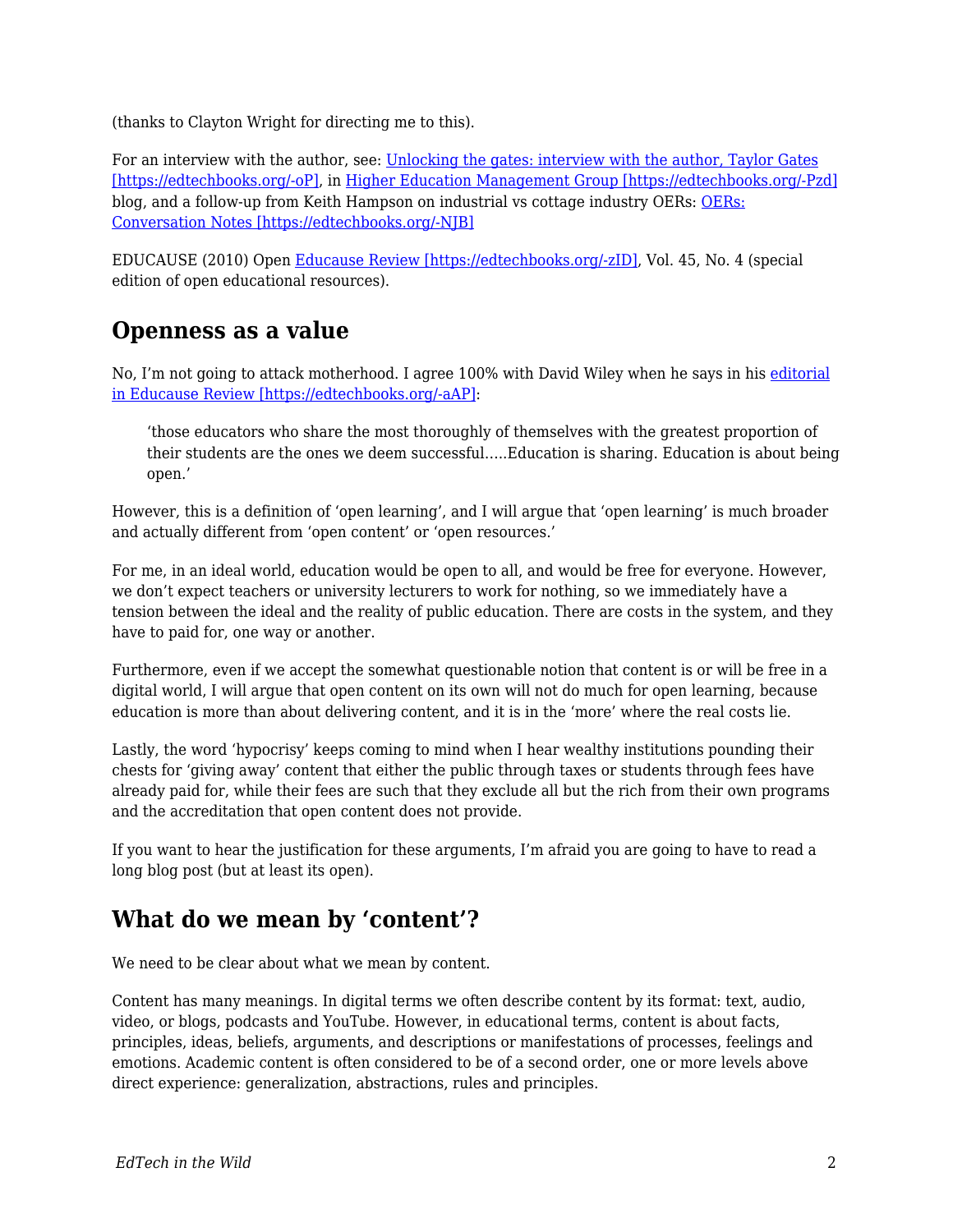The public seems to swing wildly between believing that content is king and that content is now obsolete. The 'content is king' school argues for set curricula, prioritizing content into what is important and what is not important, standardized testing of recall or reproduction of content. The 'content is obsolete' school argues that it's all about competencies, skills, and doing. In fact we need both content, and the development of competencies and skills, which usually means applying content (as defined educationally above) to the real world, putting it into context and evaluating its appropriateness within a given context.

So we do need content in education. However, content is not static, nor a commodity like coal. Modern research into learning shows that content is best learned within context (situated learning), when the learner is active, and that above all, when the learner can actively construct knowledge by developing meaning and 'layered' understanding. In other words, content is not effectively learned if it is thought of as shovelling coal into a truck. Learning is a dynamic process that requires questioning, adjustment of prior learning to incorporate new ideas, testing of understanding, and feedback. These 'transactional' processes require a combination of personal reflection, feedback from an expert (i.e. the teacher or instructor) and even more importantly, feedback from and interaction with friends, family and fellow learners. The weakness with open content is that by its nature, at its purest it is stripped of these developmental, contextual and 'environmental' components that are essential for effective learning. In other words, it is just like coal, sitting there waiting to be loaded.

Now don't misunderstand me. Coal is a very valuable product. But it has to be mined, stored, shipped and processed. We are not paying enough attention in the discourse around open content to these contextual elements that turn it from a raw material into a useful output.

## **The good**

Surprisingly, I'm having most difficulty with this part of the discussion. Is it good to share content? Yes, of course, but don't confuse it with learning. Open content is nothing more than a glorified digital public library, without the fines for being overdue. A library does not a degree make.

Ah, but what about getting access to the best and most up-to-date thinking on a subject, such as through MIT's OpenCourseware project? Well, at best it does no harm, but see below my criticisms under both the 'Bad' and the 'Ugly' headlines. Yes, I can certainly see the value if I was an instructor contemplating a new course or program, but I would be surprised if I would need to go to OpenCourseware to determine the curriculum. This will be influenced by a very wide range of factors, such as more recent research in publications, attendance at professional conferences, and my own research and that of close colleagues. The danger is that I would just import the material without fully understanding why it was originally chosen, what its limitations are, and then I would be in difficulties fielding questions from students. However, as a resource for helping me define what I want to teach, yes, open content is definitely helpful.

However, for me, the two main reasons for using open content are as follows

by students, in a learner-centered teaching approach that focuses on students accessing content on the Internet (and in real life) as part of developing knowledge, skills and competencies defined by the instructor, or (for advanced learners) in conjunction with learners themselves. However, this would not be restricted to officially approved open educational resources, but to everything on the Internet, because one of the core skills I would want to teach is how to assess and evaluate different sources of information.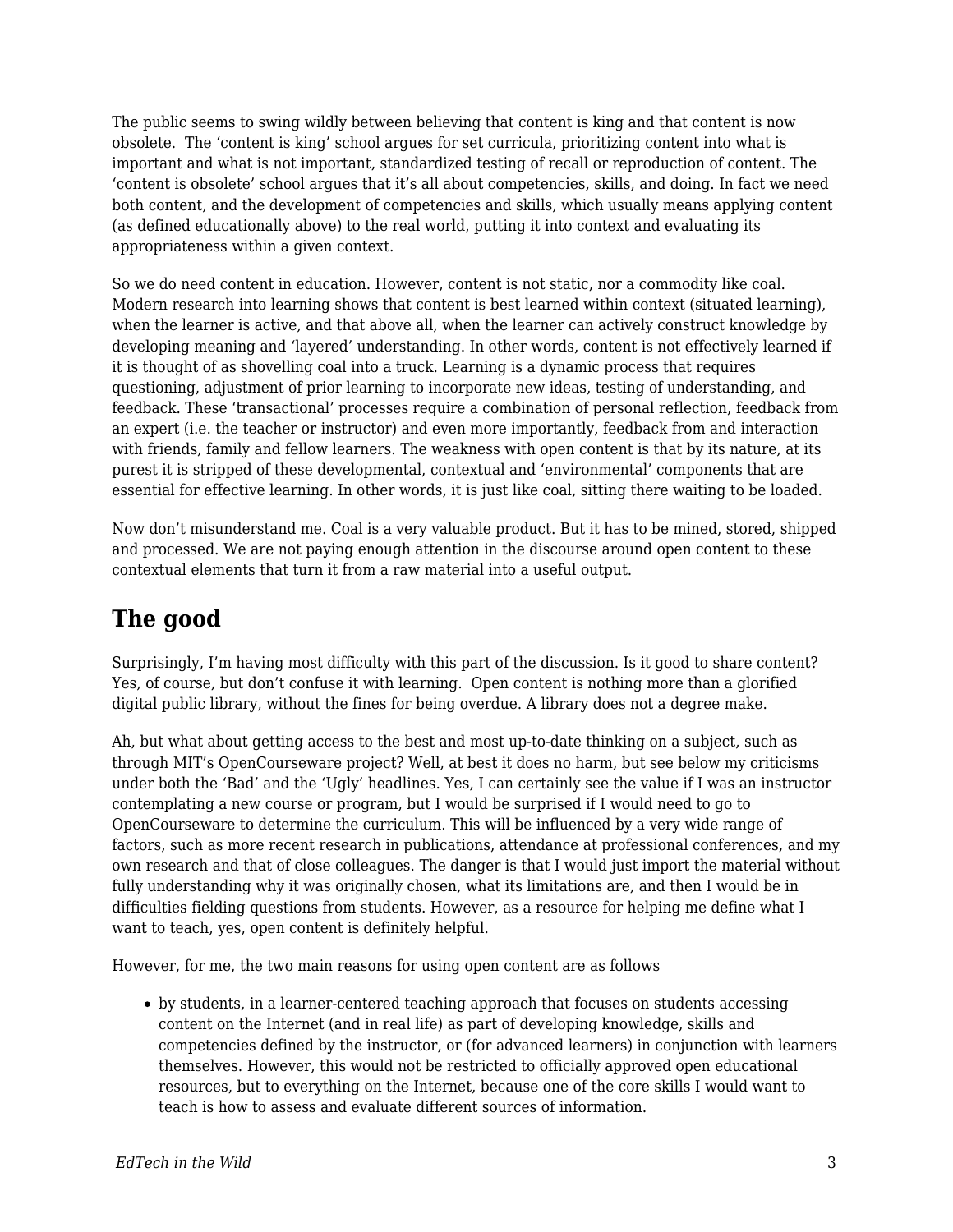- by a consortium of instructors or institutions creating common learning materials within a broader program context, that can be shared both within and outside the consortium. However, not only would the content be available, but also the underlying instructional principles, learning outcomes, learner assessment strategies, what learner support is needed, learner activities, and program evaluation techniques, so that other instructors or learners can adapt to their own context. This approach is being taken by
	- o the Carnegie Mellon [Open Learning Initiative \[https://edtechbooks.org/-PQy\]](http://oli.web.cmu.edu/openlearning/)
	- $\circ$  to some extent by the UK Open University's [OpenLearn \[http://openlearn.open.ac.uk/\]](http://openlearn.open.ac.uk/) project
	- o the [Virtual University of Small States of the Commonwealth](http://www.col.org/progServ/programmes/Pages/VUSSC.aspx/) [\[https://edtechbooks.org/-Aam\]](http://www.col.org/progServ/programmes/Pages/VUSSC.aspx/)
	- [OER Africa \[http://www.oerafrica.org/\]](http://www.oerafrica.org/)

|                                                                  |                                                                                                                        | For Contrast Delawa in Druggerhand                                                                                                                                                                     |                                     |
|------------------------------------------------------------------|------------------------------------------------------------------------------------------------------------------------|--------------------------------------------------------------------------------------------------------------------------------------------------------------------------------------------------------|-------------------------------------|
|                                                                  |                                                                                                                        | MODULE IN NASHA TON FORMOUNDED                                                                                                                                                                         |                                     |
| <b>Bill Forders From</b>                                         | <b>Sold Street</b>                                                                                                     | <b>Construction</b>                                                                                                                                                                                    | <b><i><u>Institute Mill</u></i></b> |
| THE PROCESS OF ERGONOMIC PICRAPLICE RISK ASSESSMENT (CentrumS)   |                                                                                                                        |                                                                                                                                                                                                        |                                     |
| <b>STOP T. Fringelse acquisition</b>                             |                                                                                                                        |                                                                                                                                                                                                        |                                     |
|                                                                  |                                                                                                                        | in Bally engineerity, changes and just washing requirements projected and they couple automobile for provident agrees and that makes to provide policy and additional or of monitoral enterminant or a |                                     |
|                                                                  |                                                                                                                        | policity/groth/children Exports sous abusine de Plat art camed it for relinquiries it ha prove charge abusine that entrance hing for charges in the contribution of the entrance                       |                                     |
|                                                                  | Net be decement Engineering DISC Real Factor Link (Population and Association). This for executive of passessment, and |                                                                                                                                                                                                        |                                     |
| and framers structures fronts for manipulating pits may be sent. |                                                                                                                        |                                                                                                                                                                                                        |                                     |
|                                                                  |                                                                                                                        |                                                                                                                                                                                                        |                                     |
| <b>Executive of design charge</b>                                |                                                                                                                        |                                                                                                                                                                                                        |                                     |
|                                                                  |                                                                                                                        |                                                                                                                                                                                                        |                                     |
|                                                                  |                                                                                                                        | - The pape 43, Figure 3-4, Competitive & Electronizerial Medicine in Joseph LoCas, which profession preferable equivilents for reasonal scenes in stability areas.                                     |                                     |
|                                                                  | + Tex (egy 197, Tex 6-4, Neckhavidad workers) measurement of the SCOST (backets chappening programme                   |                                                                                                                                                                                                        |                                     |
| <b><i><u>bommen Heritages</u></i></b>                            |                                                                                                                        |                                                                                                                                                                                                        |                                     |
|                                                                  |                                                                                                                        |                                                                                                                                                                                                        |                                     |
|                                                                  |                                                                                                                        | The all extreme contract or detailed a product of the contract of the contract of                                                                                                                      |                                     |
| For more                                                         | <b>Selected Montgomery</b>                                                                                             | <b>Ship</b><br>$-1$                                                                                                                                                                                    | <b>Thematic</b><br>-                |
| <b><i><u><u>Francisco</u></u></i></b>                            |                                                                                                                        | <b>Black</b>                                                                                                                                                                                           | $\frac{1}{2}$                       |
| -                                                                |                                                                                                                        | <b>COL</b>                                                                                                                                                                                             | <b>ALC</b>                          |
| Course or market such                                            |                                                                                                                        | EA.                                                                                                                                                                                                    | -                                   |
| <b>View American's</b>                                           |                                                                                                                        |                                                                                                                                                                                                        |                                     |
|                                                                  |                                                                                                                        |                                                                                                                                                                                                        |                                     |
|                                                                  |                                                                                                                        | Management and author high his parties comes military                                                                                                                                                  |                                     |
|                                                                  | lab excess as                                                                                                          | men.                                                                                                                                                                                                   | konste                              |
| President days                                                   |                                                                                                                        | 4944                                                                                                                                                                                                   | $-$                                 |
| ARCHIVES YOU<br>Peace sure.                                      |                                                                                                                        | <b>British</b><br>81.93                                                                                                                                                                                | <b>EM</b><br>$\sim$                 |

OER from University of Cape Town in OER Africa repository

Note however the more context that is supplied, the more restricted is the number of possible applications of the content outside the original group that created it. BCCampus requires institutions who use BCCampus course development funding to make that material available for use by any institution within the province, through its [SOL•R repository \[http://solr.bccampus.ca/wp/\]](http://solr.bccampus.ca/wp/), but it is at best only partly open source, as the government retains copyright of the material (although in practice, it is quite easy to access outside the province as well.)

There are probably other contexts where open content can be both useful and effective, but these need to be defined, tested and evaluated.

A major argument of course for open content is that this will be of enormous help in developing countries who lack qualified instructors. For my response to this, see 'The bad' below.

### **The bad**

It's easiest here to start with actual examples.

[Health Sciences Online \[https://edtechbooks.org/-wXt\]a](http://hso.info/hso/cgi-bin/query-meta?v:project=HSO&v:sources=test-lang-final2-avalon%20PubMed&)nd [GlobalUni \[http://www.globaluni.info/\].](http://www.globaluni.info/) Health Sciences Online (HSO) is a non-profit online health information resource that launched in December 2008. The website aims to provide quality educational resources to health care providers in training and practice, especially in developing countries, thus bridging the digital divide (the global imbalance in access to information technology). The four pillars of HSO are being comprehensive, authoritative, ad-free and free. The next step for HSO is to become an online health sciences learning centre, providing credentials and distance education degrees to help satisfy the great need for more and better-prepared health care professionals worldwide.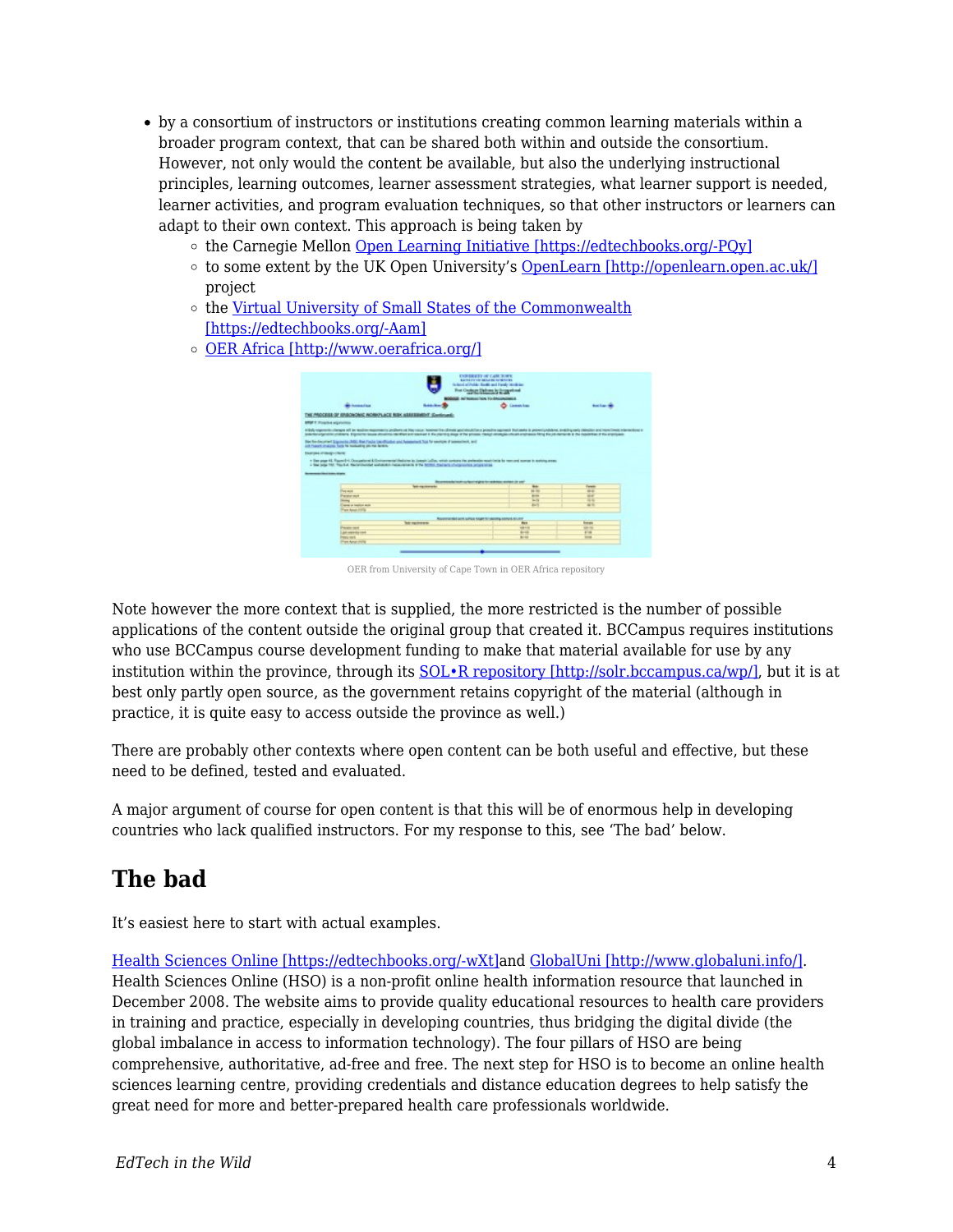It plans to do this through the GlobalUni. GlobalUni claims (like the University of the People) to be the world's first free university. Founding collaborators and funders include the U.S. CDC, NATO's Science for Peace initiative, World Bank, WHO, and the World Medical Association. The full health sciences launch in 2011 will include the world's first free master's degrees, multiple medical residency training programs and 30+ other medicine, public health, nursing, pharmacy, and dentistry courses.

All this sounds fine, until you look closer. The materials available to date are terrible, mainly Powerpoint slides, lecture notes, and pdf files. No principles of distance learning design have been applied. Student assessment is a joke, relying mainly on peer assessment and multiple choice, selfassessed questions. Unless the whole thing is radically changed, the result will be appallingly bad training for people in developing countries. It is this kind of initiative that gives not just open educational resources, but all online learning, such a bad name. It is bad, because it lacks all the essential components of a successful learning context, especially for learners in developing countries. They don't deserve third rate teaching such as this.

| Maria<br><b>INTESCIENCES Online</b><br><b>CERTIS</b>                                                                                                                                                                                                                                                                                                                                              |                                                                                                                                           | <b>B Mor unane</b> |  |
|---------------------------------------------------------------------------------------------------------------------------------------------------------------------------------------------------------------------------------------------------------------------------------------------------------------------------------------------------------------------------------------------------|-------------------------------------------------------------------------------------------------------------------------------------------|--------------------|--|
| Greenland - ALFEEL - Moster - ALT Bends                                                                                                                                                                                                                                                                                                                                                           |                                                                                                                                           |                    |  |
| Taking of Cantonia                                                                                                                                                                                                                                                                                                                                                                                | 44                                                                                                                                        |                    |  |
| <b>Recreating of Audust</b><br><b>Scouts shakespelling Statested</b><br>Filtering News, Newsletters, Jan.<br><b><i><u>Program</u></i></b><br>Senior Systems and Systems (Schools) in<br>the Minimum Humanism and Tradition Left<br><b>RATIO AT YOU'RE</b><br>Egre 4 Enriquement de Alcademiran<br>bench of ference Mineralber<br><b>Rooms of Modest Abergamen</b><br>because of Antiucine Steamer | Componenty: Understand The Pharmacology Of Alcohol                                                                                        |                    |  |
|                                                                                                                                                                                                                                                                                                                                                                                                   | Index car, will limit by materials that will hate provis GAS his computercy change billion the instruction that is to francisch anciental |                    |  |
|                                                                                                                                                                                                                                                                                                                                                                                                   | L. Pramazolog of Substances of Ulsay - Read studes 4-6<br>2. Frementia withorizing - April 41 Stiles                                      |                    |  |
|                                                                                                                                                                                                                                                                                                                                                                                                   | <b>Gute</b>                                                                                                                               |                    |  |
| Sales of Northern Products stored<br>an Jeresa<br>Senior of Transport Association country                                                                                                                                                                                                                                                                                                         |                                                                                                                                           | 08                 |  |
| <b>CALIFORNIA</b><br><b>Auckstreampts Material Avenue</b>                                                                                                                                                                                                                                                                                                                                         |                                                                                                                                           |                    |  |
| and Constitute<br>THE R.A. of these Municipal Products.<br><b>EXCESSION CONTRACTOR</b>                                                                                                                                                                                                                                                                                                            |                                                                                                                                           |                    |  |
| <b>Expanse of Acological Gallery</b><br><b>Transierly with in The Batter Burn in</b><br><b>Book Wilder</b>                                                                                                                                                                                                                                                                                        |                                                                                                                                           |                    |  |
| <b>Industries of Antius View in Terrait</b><br><b>Services</b>                                                                                                                                                                                                                                                                                                                                    |                                                                                                                                           |                    |  |
| <b>NEW PRODUCTS/FREE &amp; ANDREW PRO-</b><br>actually comprisations dealing also<br>tennis of the content and the com-<br><b>CARTAIN IN ARIZA AN EARTH!</b>                                                                                                                                                                                                                                      |                                                                                                                                           |                    |  |
| Lowest Economic Heavy at Features<br><b>Secreta province mattered bookley</b><br>A Three still became your brancher                                                                                                                                                                                                                                                                               |                                                                                                                                           |                    |  |
| SLATE: RELINIEUT MUSLIMS AND LINE<br><b>Plannings of claims Technical</b><br><b>Reporting for dealer you discribed</b>                                                                                                                                                                                                                                                                            |                                                                                                                                           |                    |  |
|                                                                                                                                                                                                                                                                                                                                                                                                   |                                                                                                                                           |                    |  |

Health Sciences Online materials

Similarly the claim that MIT's OpenCourseware will radically change learning in Africa and other developing countries is another example of the arrogance of assuming you can just take content from one country and dump it into another, like giving away free coal. Content needs not only to be contextualized but also adapted for independent or distance learning. If MIT really wants to improve learning in Africa, it should redevelop the materials with African partners, build in learning activities, ensure that the learners have well trained instructors, locally or from MIT, to support the teaching, ensure a full learning context is provided, and work with African partners on the ground. It should then give those that graduate an MIT degree. Perhaps then I won't get my regular e-mails from poor students in developing countries asking me how to get into MIT.

# **The ugly**

What makes a lot of open content ugly is the lack of design or adaptation to make it suitable for independent or distance study or for third party use. It is as if 40 years of research on effective practice in distance learning has all been for nothing. The problem of course is cost: it takes time and money to do this. However, if instructors know from the start that whatever they are developing will be used as open content, and they work with an instructional designer to ensure it is suitable for secondary use, then the costs can be kept reasonably low. But this means developing a comprehensive strategy for open content that includes thinking of the contexts in which it would be used, and how to make it valuable within such contexts, which few institutions have done.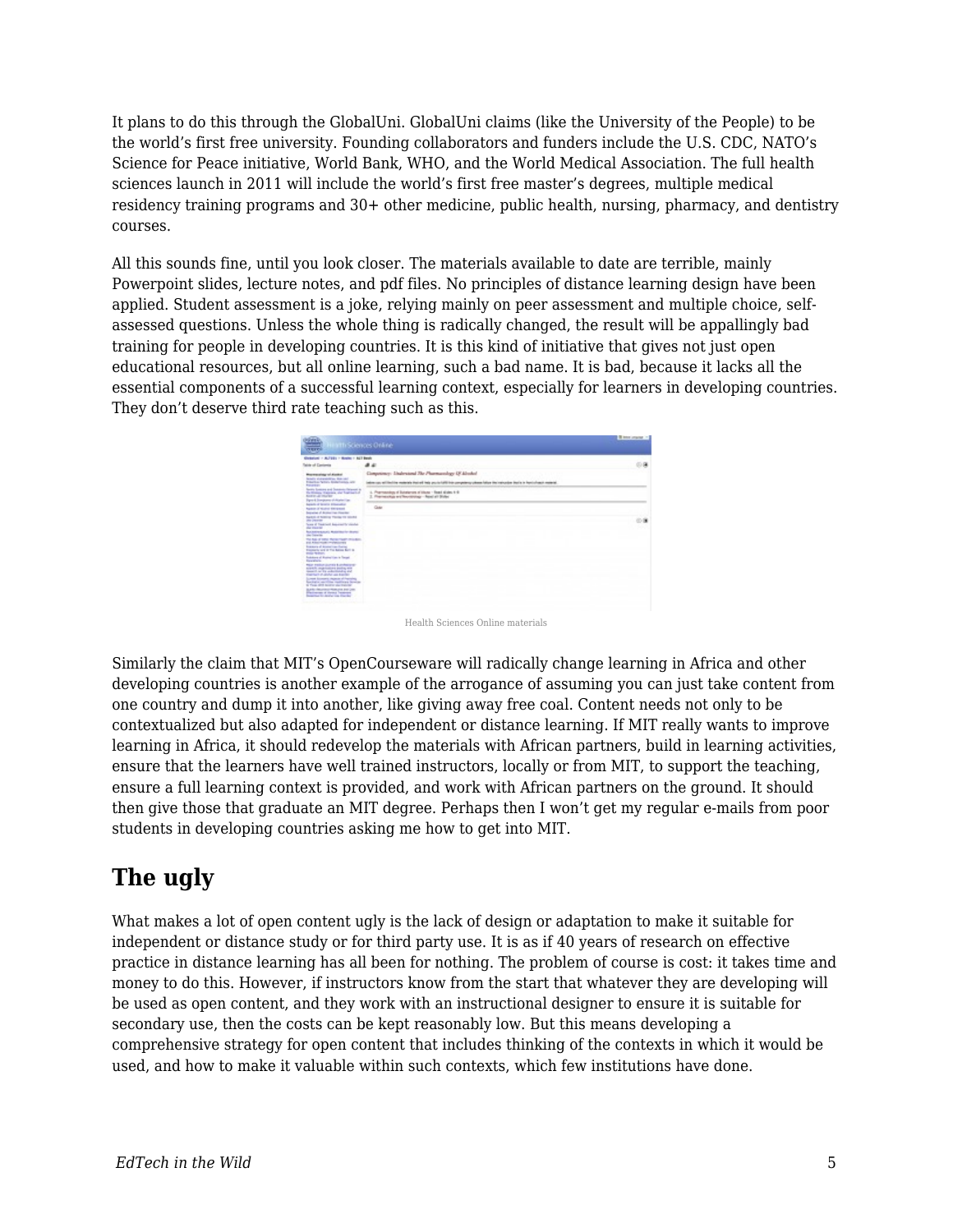

A lecture from MIT's OpenCourseware

### **Conclusions**

The main barrier to education is not lack of cheap content but lack of access to programs leading to credentials, either because such programs are too expensive, or because there are not enough qualified teachers, or both. Making content free is not a waste of time (if it is properly designed for secondary use), but it is still a drop in the bucket. Initiatives such as Health Sciences Online suck up a lot of sponsor funding that could be better used by providing proper educational provision within a developing country. If MIT wants to put its material online to show off the academic quality of its instructors, and their great lecture style (cough, cough) then fine, but don't pretend you're saving the world.

Open educational resources do have an important role to play in online education, but they need to be properly designed, and developed within a broader learning context that includes the critical activities needed to support learning, such as opportunities for student-instructor and peer interaction, and within a culture of sharing, such as consortia of equal partners and other frameworks that provide a context that encourages and supports sharing. In other words, OERs need skill and hard work to make them useful, and selling them as a panacea for education does more harm than good.